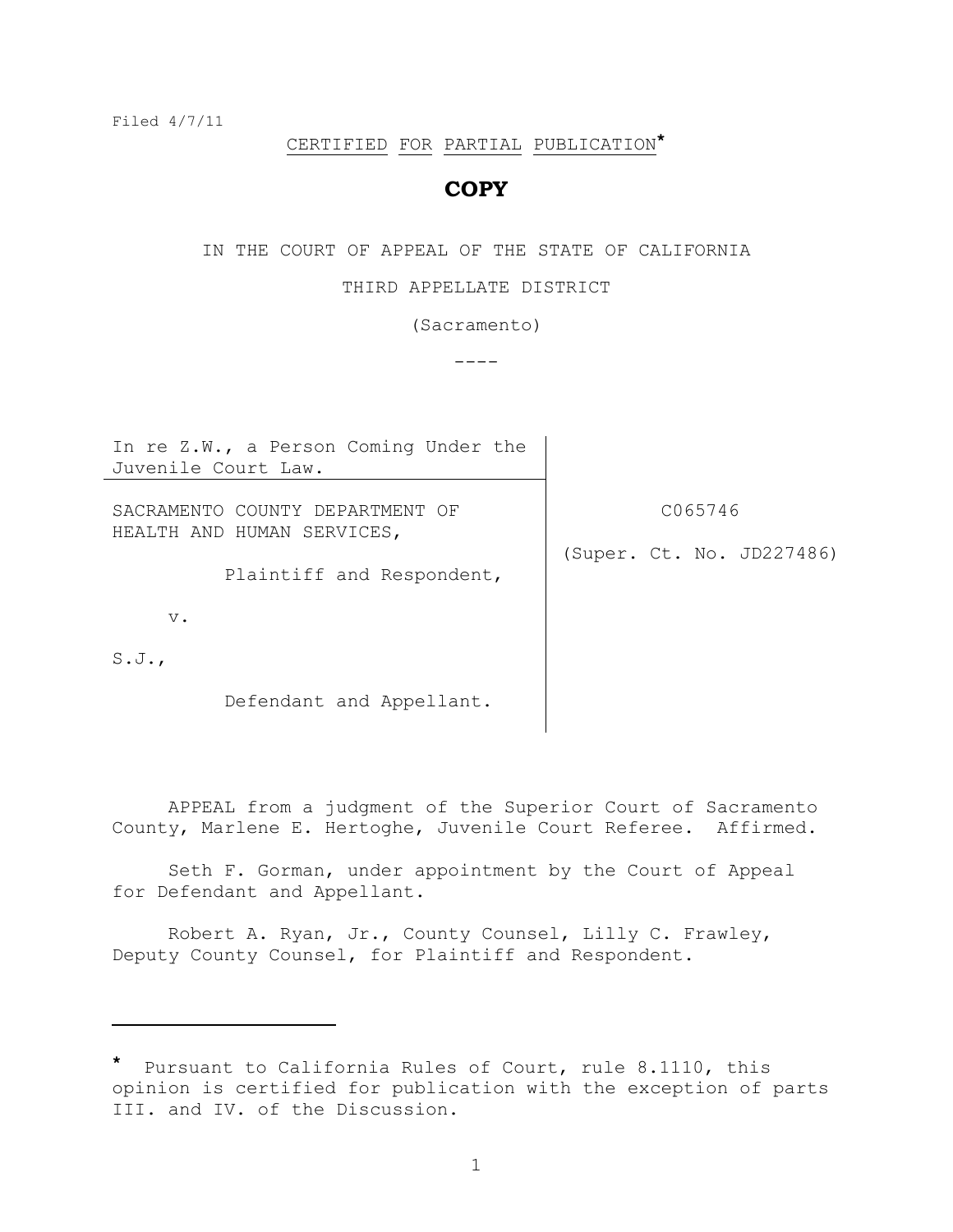Mother (S.J.) appeals from the juvenile court's orders reinstating the juvenile court"s orders terminating her parental rights and implementing a permanent plan of adoption as to minor Z.W. (who was born in late 2007). (Welf. & Inst. Code, § 366.26.)<sup>1</sup> Father has not appealed.

Mother"s sole contention on appeal is that the Department of Health and Human Services failed to comply with the Indian Child Welfare Act (ICWA) (25 U.S.C. § 1901 et seq.).

In the published portion of the opinion, we hold that although the list of designated agents published annually in the Federal Register changed prior to the final ICWA compliance hearing, the ICWA noticing was valid because the last revised notices were mailed to the agents listed on the previous published list and received before the new list was published. We also hold that mother forfeited any claim concerning defects to the contents of the final ICWA notices because she did not object in the juvenile court.

In the unpublished portion of the opinion, we hold that mother has no standing to challenge an alleged failure to serve the father with the final ICWA notice, that she forfeited her claim concerning the tribes' responses to the ICWA notices, and that the failure of some tribes to respond does not indicate error.

We shall affirm.

i<br>L

**<sup>1</sup>** All further undesignated statutory references are to the Welfare and Institutions Code.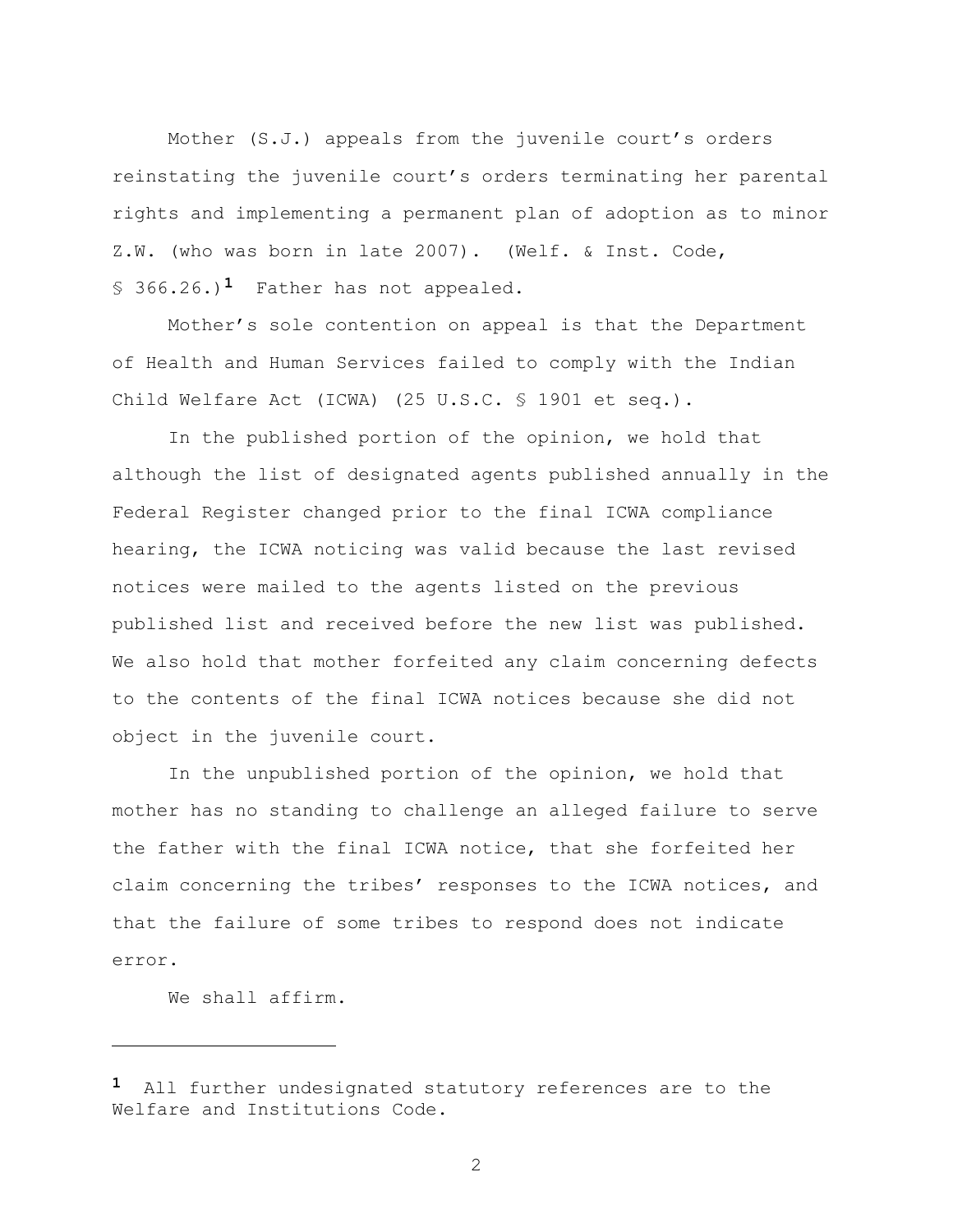#### **FACTUAL AND PROCEDURAL BACKGROUND<sup>2</sup>**

In May 2008, the Sacramento County Department of Health and Human Services (Department) removed the minor from the custody of mother and father. In October 2008, the juvenile court sustained the jurisdictional allegations and denied reunification services to both parents. In May 2009, the court terminated the parents' rights to the minor.

Mother appealed from that order, claiming the juvenile court failed to comply with ICWA. (*In re Z.J.* (Jan. 8, 2010, C062424) [nonpub. opn.].)<sup>3</sup> As stated in this court's opinion, mother identified the following errors in the Department"s ICWA notices: "(1) the notices failed to list the relative through whom mother's purported Indian heritage derived, despite [the Department] having been given the information by mother and mother"s cousin; (2) [Department] failed to satisfy the inquiry provisions as to the father"s purported ancestry with the Blackfeet Nation; and (3) they failed to list father"s ancestral information." (*Ibid.*)

The Department conceded its errors on appeal and this court vacated the order terminating parental rights and remanded the matter "with directions to order the Department to: (1) fully

L,

**<sup>2</sup>** Because the sole issue on this second appeal is ICWA compliance, the factual and procedural background is abbreviated.

**<sup>3</sup>** In November 2009, the minor"s true name was found to be "Z.W.," not "Z.J."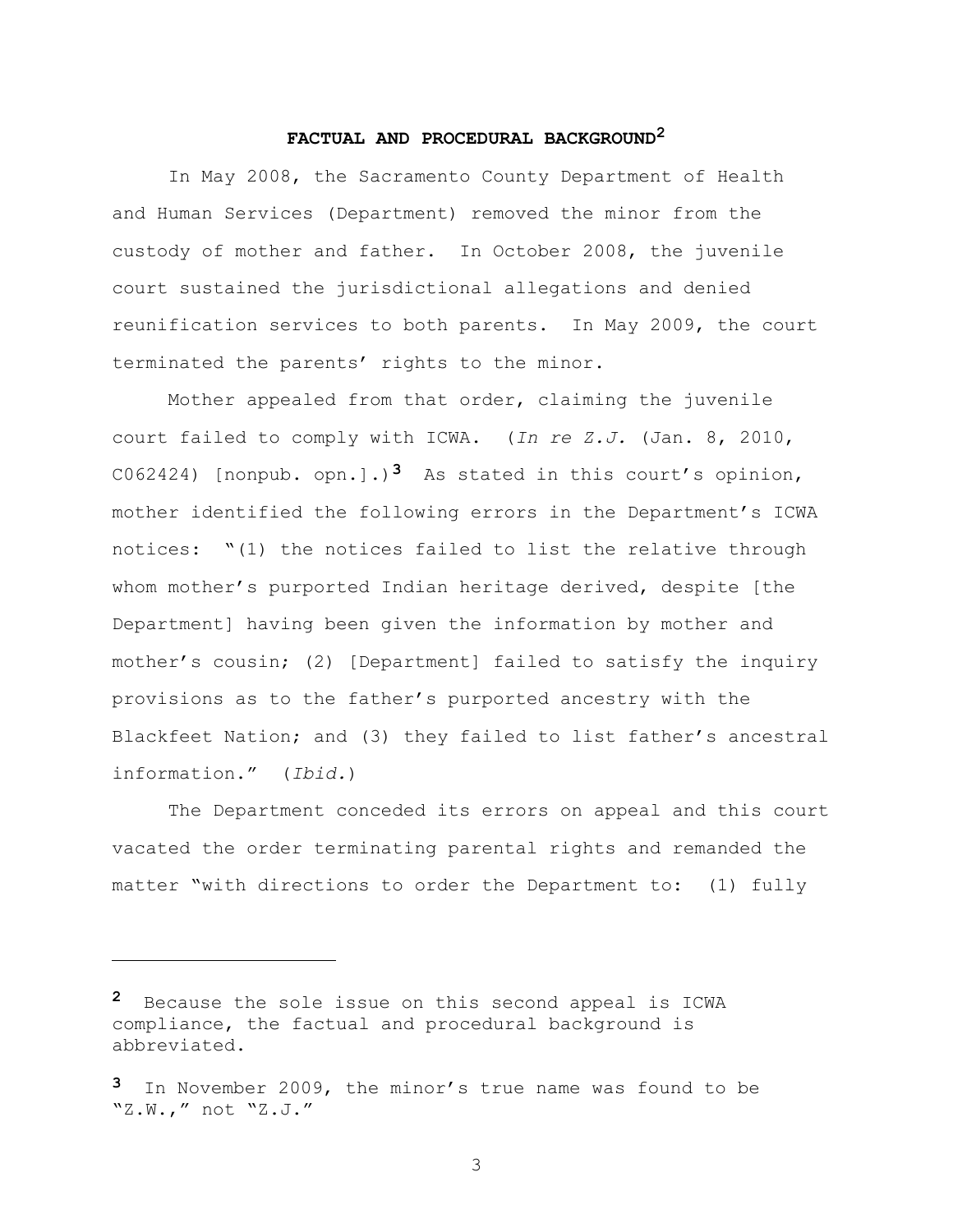identify the relative through whom mother"s purported Indian heritage derives; (2) inquire further into the father's purported Indian ancestry; and (3) include the father's ancestral information in the ICWA notice." Our opinion also stated, "If either tribe responds that the minor is an Indian child or eligible for enrollment, the court shall proceed as required by the ICWA. If there is no response to the ICWA notice, or if the tribes or the Bureau of Indian Affairs determine the minor is not an Indian child, the court shall reinstate the order terminating parental rights." (*In re Z.J.*, *supra*, C062424.)

While that appeal was pending, the juvenile court reappointed counsel to assist the parents with the ICWA issues and set an ICWA compliance hearing for December 11, 2009. At the compliance hearing, the Department indicated it had "interviewed the relatives" of the parents and it would send new ICWA notices to the tribes.

To investigate mother"s claim of Indian ancestry, on December 1, 2009, the Department interviewed mother and mother"s paternal aunt, E.J. E.J. indicated that the minor's maternal great-great-grandfather"s name was John Jefferson, and he was reportedly Creek Indian, and his roll number was "Freedom Roll . . . 103." E.J. also said that the minor's maternal greatgreat-great-grandfather"s name was James Jefferson and her maternal great-grandfather"s name was Jim J. E.J. said she did not know if Jim J. was Native American, and did not know of anyone in the family who lived on an Indian reservation.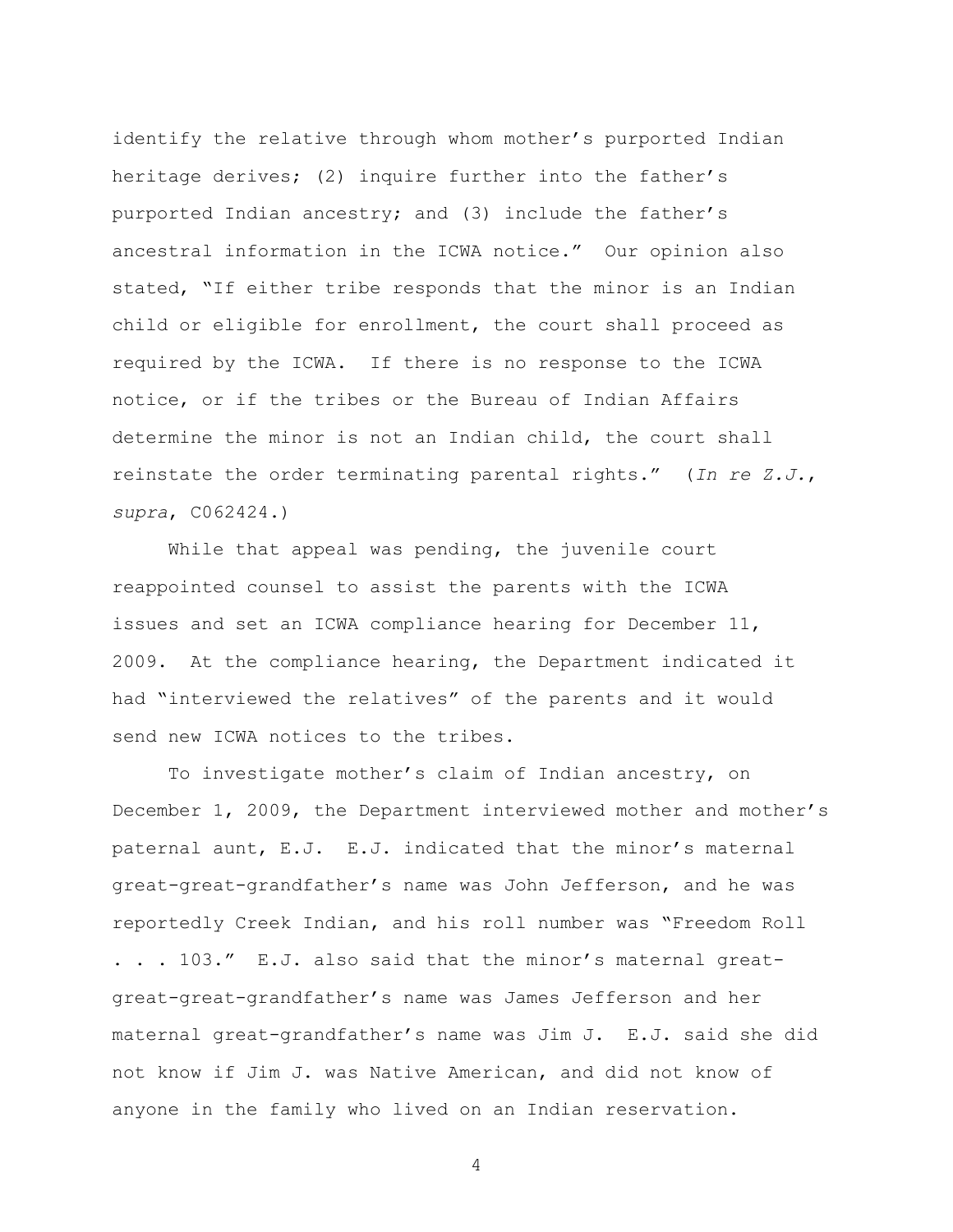E.J. also confirmed there was Choctaw and Creek ancestry from the maternal grandfather's mother, but could not say from whom the Choctaw ancestry originated. Mother and E.J. confirmed the spelling of all of the names they had provided, but had no further information to give. E.J. said she would continue trying to obtain information and would contact the Department if she learned anything new.

Several days later, mother contacted the Department by telephone. Mother had her maternal aunt on the telephone as well, but the aunt did not give her name.**4** The aunt confirmed that the minor"s maternal great-great-great-grandmother was "full Indian," although she did not know her name or her tribe. Mother and her aunt said "they had provided all the information known to them regarding their Native American ancestry."

Mother later provided the Department with the phone number for the minor's paternal grandfather, "L.L.W." The Department contacted L.L.W., who said his ancestry was Choctaw, not Blackfeet as previously reported. He explained the Choctaw ancestry was from his mother's side of the family, but his mother was not enrolled in any tribe and neither was he. He also said he did not know if the minor's paternal grandmother, deceased, was Native American.

The Department attempted to reach father at the county jail facility where he was thought to be incarcerated to obtain

i<br>L

**<sup>4</sup>** At a hearing on January 15, 2010, counsel for mother identified the maternal aunt by name, Z.D.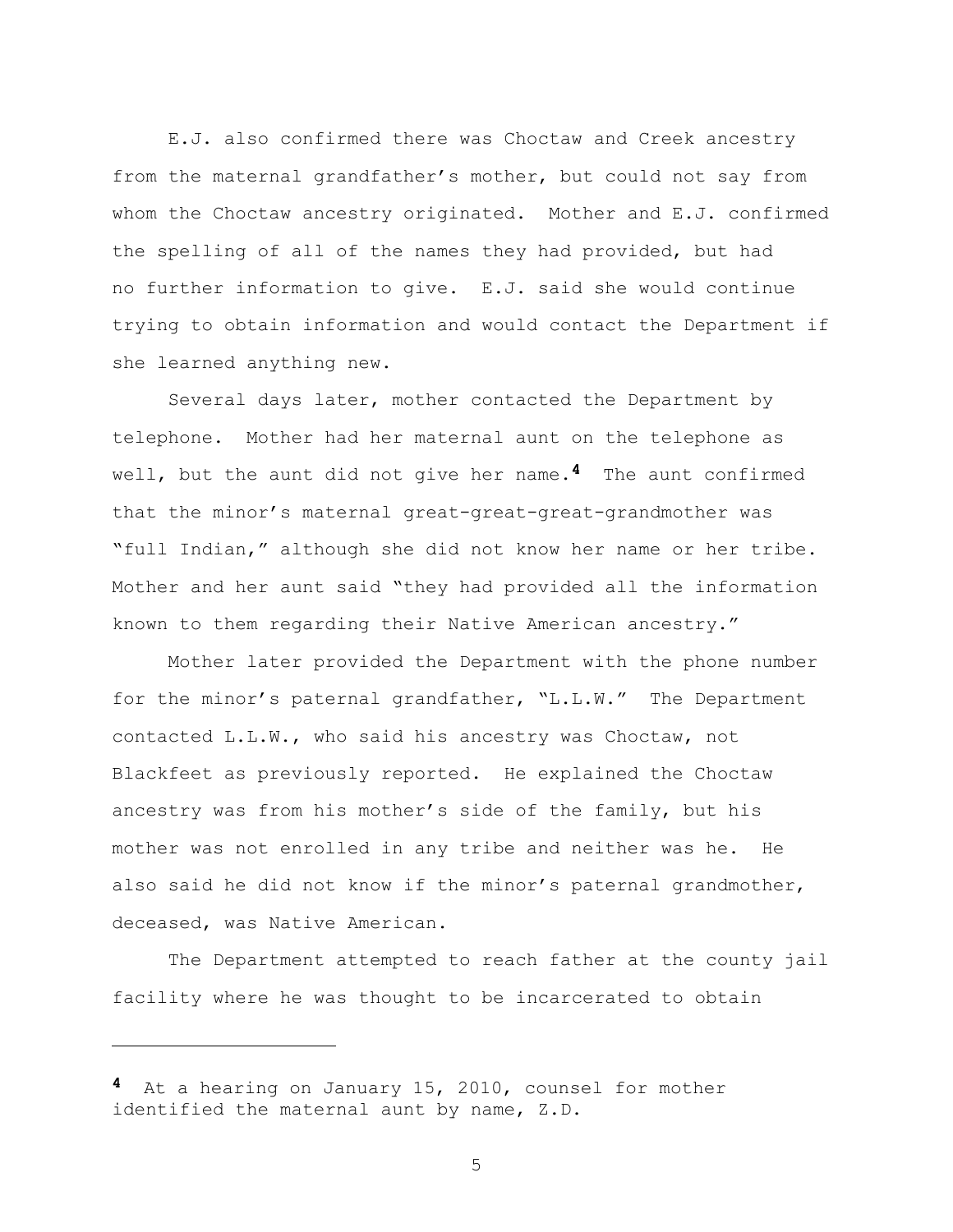further information regarding the paternal grandmother, but he did not respond. It was later determined that he had been transferred from county jail custody to a state facility.

On December 14, 2009, the Department sent another ICWA-030 notice to the Bureau of Indian Affairs (BIA) and the parents by certified mail. Notices also were sent to the Choctaw, Creek, Cherokee, and Blackfeet tribes. Included in the revised notice was a family tree for the minor, which provided more detailed information about the minor"s potential Indian ancestry. The revised notice included the maternal grandmother"s name and place of birth, as well as the maternal great-greatgrandfather"s name, state of birth, roll number, and tribe.

At the January 15, 2010 ICWA compliance hearing, mother made several corrections to the December 14, 2009 ICWA-030 notice. She stated that the maternal grandmother"s first name was "Glinda," not "Glenda," her birthdate was May 18, 1957, and her date of death was October 13, 1974. Mother also corrected the minor's maternal grandfather's middle name: "the mother's biological father"s correct middle name is Gayle, G-a-y-l-e, as opposed to Dale," and the date of his death was December 5, 1981. Mother also stated that although the minor's greatgrandmother passed away in Reno, she actually lived in Sacramento. Mother then confirmed the remaining information was accurate.

On January 28, 2010, the Department sent via certified mail revised pages one, three and 10 of the ICWA-030 notice to mother, the BIA, and the Choctaw tribes, Cherokee tribes, Creek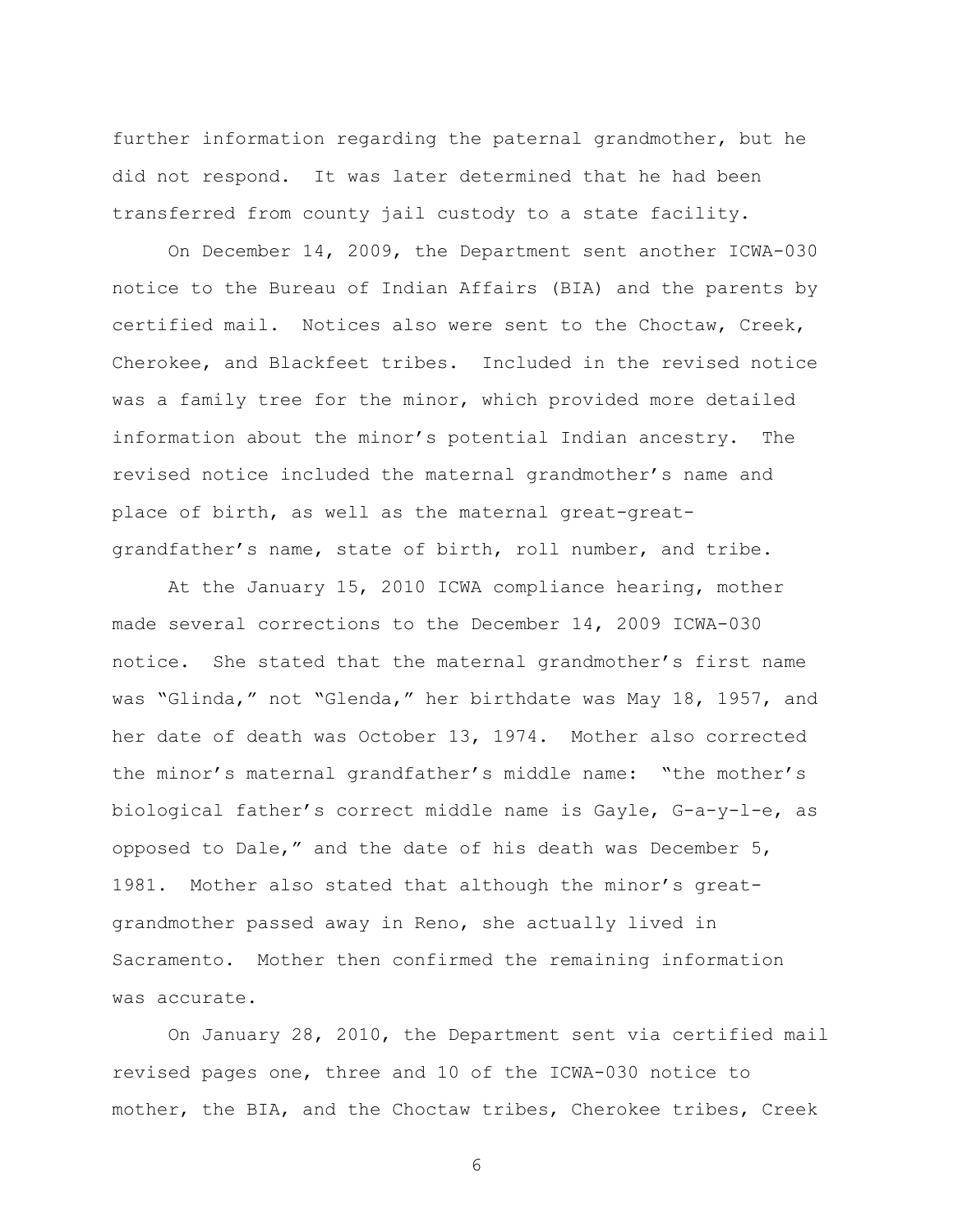tribes, and the Blackfeet tribe previously noticed. The revised pages were accompanied by a cover letter indicating the changes had been made because mother had made additional corrections to the information that had been provided.**5** The Department failed, however, to change page four of the ICWA-030 notice to reflect that the minor"s great-grandmother"s former residence was Sacramento, not Reno.

On March 5, 2010, the father was present and represented by counsel. He provided the court with further information regarding his ancestry, including his mother's maiden name. Father also gave the Department contact information for his father. Mother, who was present at the hearing and represented by counsel, confirmed that the information contained in the previous ICWA-030 notice was correct.

The Department later again spoke with the minor's paternal grandfather, L.L.W., and learned that the paternal grandmother did not have Indian ancestry. The paternal grandfather confirmed the remainder of the information provided regarding his side of father"s family, but said that his mother, the minor"s paternal great-grandmother, was from Texas, not Oklahoma as indicated on the previous ICWA-030 notice.

On March 8, 2010, two days before this court issued the remittitur in the prior appeal, but three months after the opinion was filed, a corrected ICWA-030 notice, including

**5** Father"s residence was listed as "unknown."

L,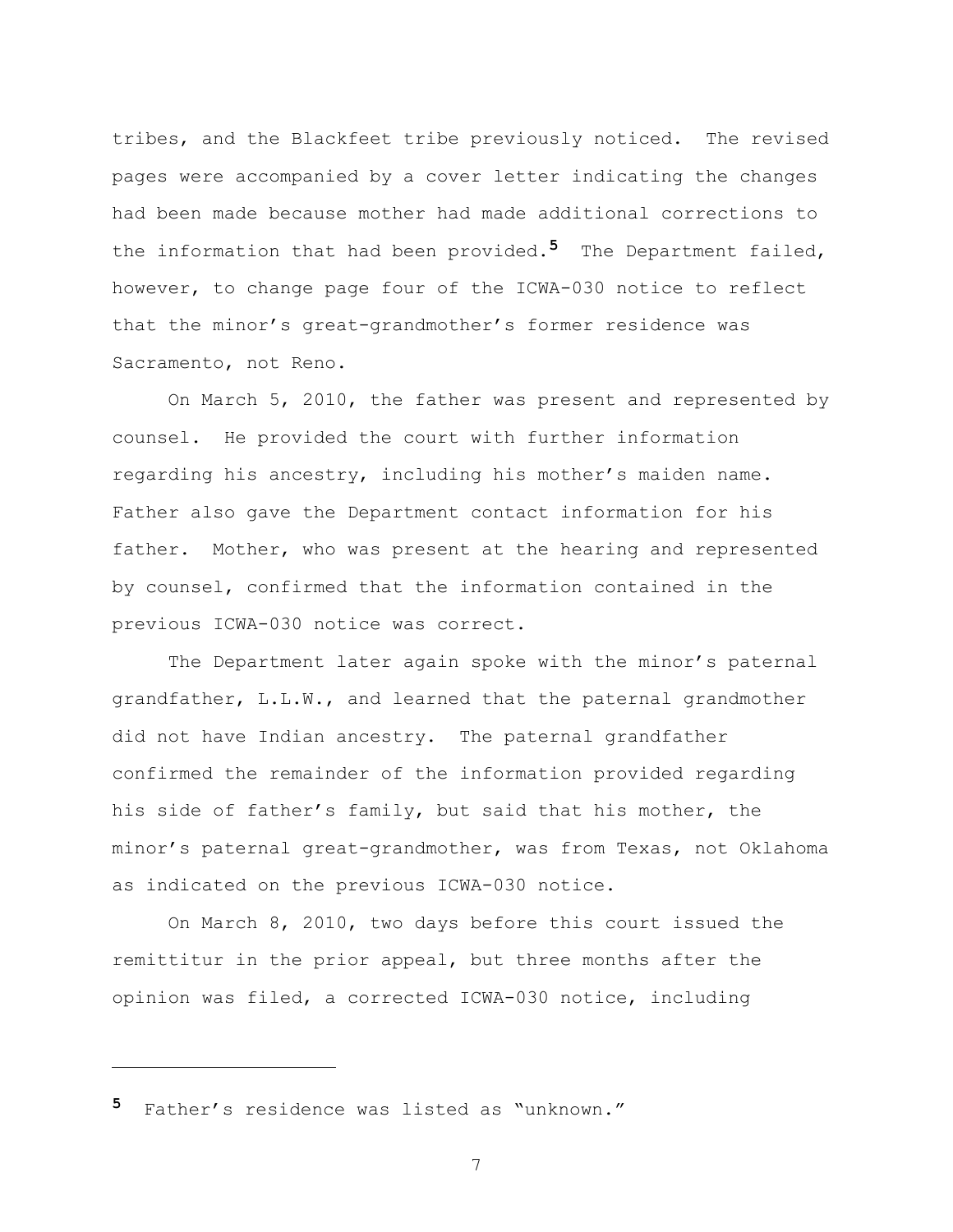father's new information, was sent to the same tribes previously noticed and the BIA.

On April 20, 2010, and again on April 30, 2010, the Department filed declarations documenting the tribes' receipt of the March 8, 2010 revised ICWA-030 notice. Another ICWA compliance hearing was then held on May 7, 2010. The compliance hearing, also a "Return on Remittitur" hearing, was continued to May 21, 2010 "to let the requisite time pass in order for the notice to be perfected and the tribes to respond."

Mother was present and represented by counsel at the May 7 hearing. At the hearing the court told mother and her counsel, ". . . I do need to have the mother review the final document sent as of the last hearing. And let's go off the record for just a minute. [1] . . . [1] . . . I'm referring to the March 8th. And could you review that with the mother and make sure that we have made all the proper corrections now? Let's go back off the record."

After going back on the record, the mother, through her counsel, raised some concerns regarding the March 8, 2010 notice. She again indicated that the correct spelling of her mother"s name was "Glinda," not "Glenda," although Z.D. had told the Department paralegal her name was spelled "Glenda." The court confirmed the notice indicated that the minor's maternal grandmother"s name was either "Glinda or Glenda." Mother's counsel also stated that her father's name is "Larry Gale not Dale." "Gale with a g."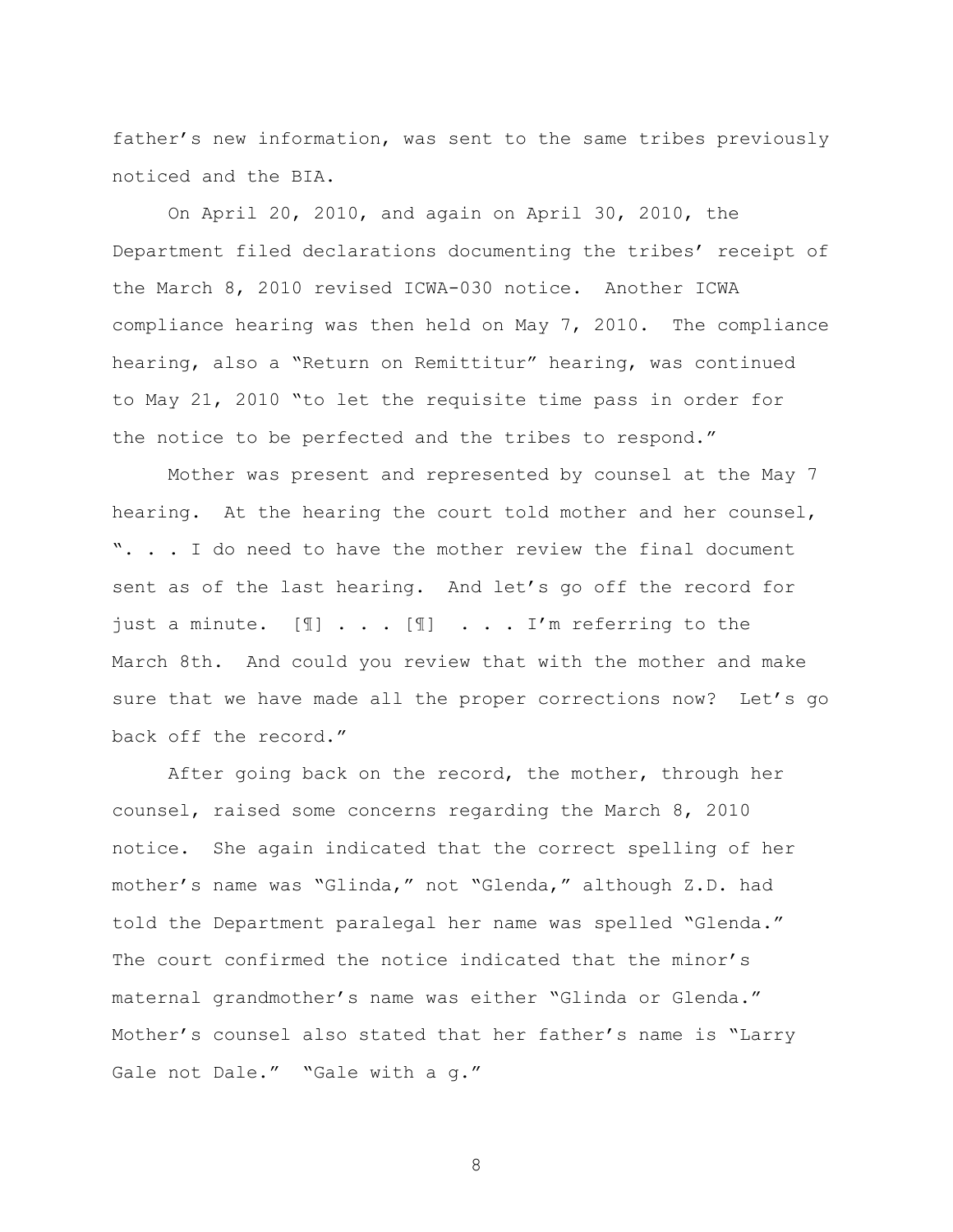Reading the March 8, 2010 notice, the court responded: "So it says Larry Gale or Dale J."

"[Mother"s Counsel]: Having both there and having the tribe search there is no harm, no foul.

"THE COURT: Okay. Good. That"s proper to have both."

We use the spelling "Gale" for the middle name here because that is what is reflected in the record of the May 7 hearing. The ICWA notice shows the middle name spelled as "Gale," not "Gayle," as mother said at the January 15 hearing. However, despite having apparently reviewed the notice, neither mother nor her counsel mentioned the spelling of her father"s middle name during the May 7 hearing.

Finally, counsel for mother indicated that the minor"s maternal great-grandmother lived in Sacramento, but died in Reno. As he spoke, counsel for mother recognized that the March 8, 2010 notice correctly reflected that information: ". . . she had this address in Sacramento but passed away in Reno, which is reflected at the bottom. . . . So it does not seem -- this is not additional or corrected information. It's just sort of clarification."

On May 21, 2010, the court held its final ICWA compliance hearing, along with the return on remittitur and a postpermanency review for the minor. Neither mother nor father was present at the hearing; however, both were represented by counsel. The following exchange occurred on the record: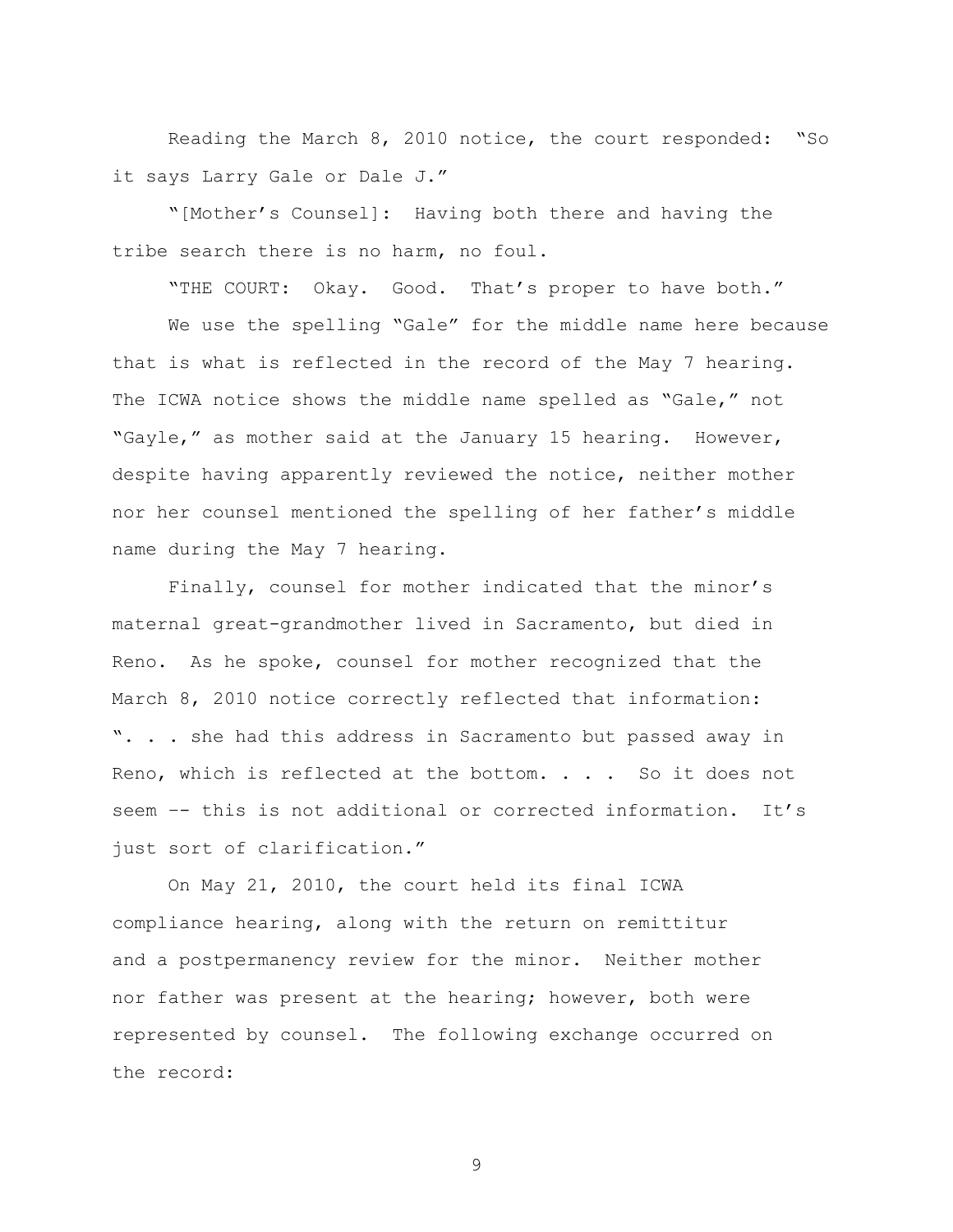"THE COURT: . . . And I have received, read and considered the remittitur issued by the Third District Court of Appeals [*sic*], the ICWA compliance hearing, post permanency review hearing report submitted by the Department. It does appear that in regard to the Indian Child Welfare Act tribes have been noticed and re-noticed and subsequently noticed. And we have waited 60 days from all of those. We have some negative response and some absence of response.

"[County Counsel], did you want to be heard on the remittitur or ICWA issues?

"[County Counsel]: No. Just –- I am just requesting that the Court find that based on the evidence before the Court and the declaration dated May 20th that the Court find that the ICWA –- make the ICWA finding that ICWA is not applicable in this matter.

"THE COURT: Okay. [Counsel for the minor]? "[Counsel for the Minor]: I submit on that. "THE COURT: Okay. [Counsel for father]? "[Counsel for Father]: Submitted. "THE COURT: [Counsel for mother]? "[Counsel for Mother]: Submit on that.

"THE COURT: Then the Court will find that the Department has followed up as directed by the Appellate Court, fully identifying the relative from whom the mother's Indian heritage purportedly derives, inquiring into the father"s Indian ancestry, including the father"s information in the ICWA notice. We have waited 60 days. So the Court at this time will again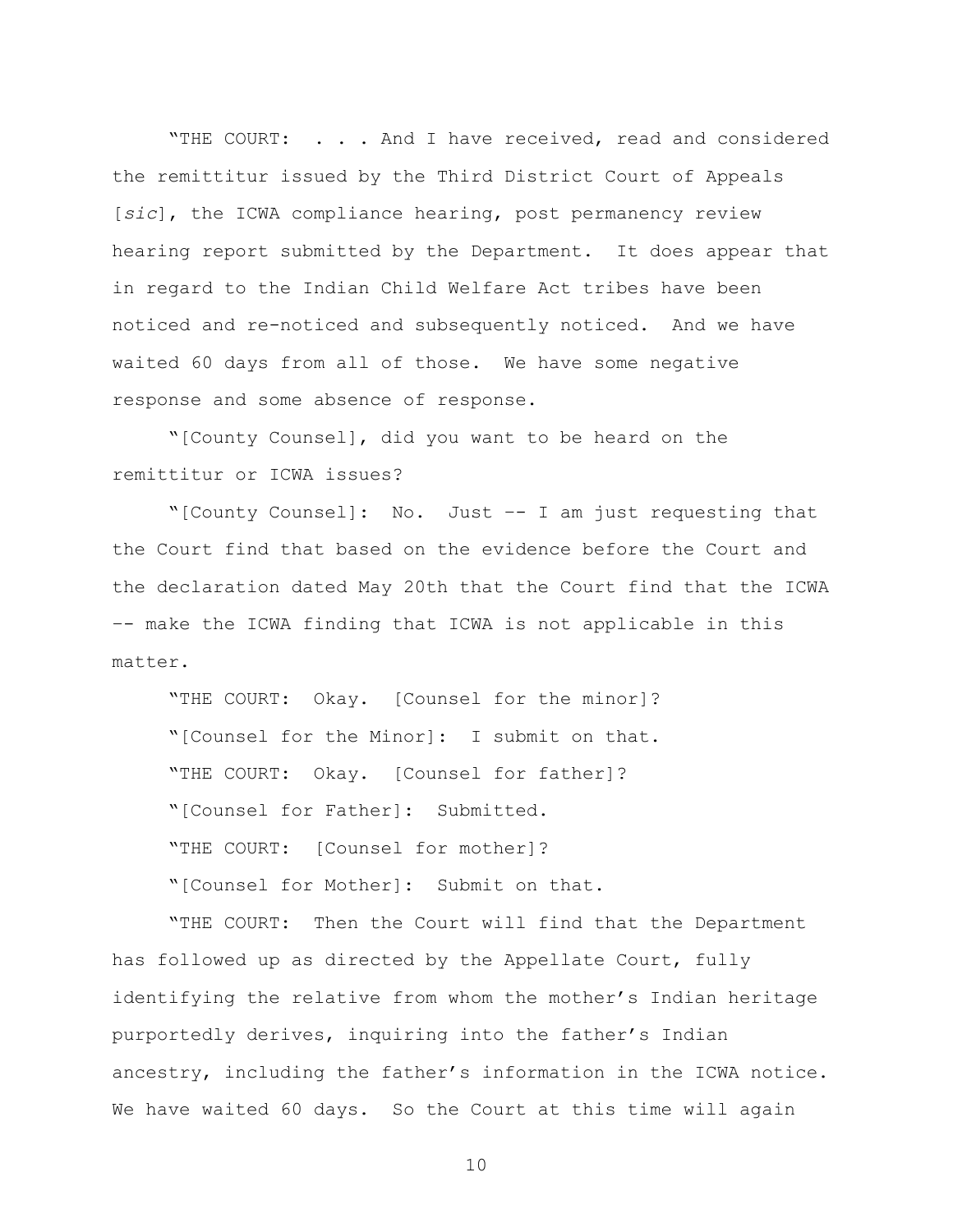find that the child is not an Indian Child within the meaning of the Indian Child Welfare Act and shall re-instate the order terminating parental rights."

#### **DISCUSSION**

#### **I. Notice Was Sent to the Correct Agents**

Mother contends the Department sent the March 8, 2010 ICWA notice to the wrong people for receipt of ICWA notice for the Choctaw Nation of Oklahoma, the Mississippi Band of Choctaw Indians, the Muscogee (Creek) Nation, the Thlopthlocco Tribal Town, the Eastern Band of Cherokee Indians, the Blackfeet Tribe of Montana, the Kialegee Tribal Town, the Poarch Band of Creek Indians, the Cherokee Nation of Oklahoma, and the United Keetoowah Band of Cherokee Indians.

In support of her contention, mother relies on the list of agents published for service of process under the ICWA by the BIA on May 19, 2010. (75 Fed.Reg. 28104 et seq. (May 19, 2010).) Because the new list was published prior to the final ICWA compliance hearing on May 21, 2010, and the agents for service changed, she contends the notices were improper. Mother"s contention is without merit.

The last revised ICWA notices were sent on March 8, 2010, two and a half months before the new list of agents was published in the Federal Register. Certified mail receipts indicate that the tribes received the notices. The last tribe to receive the March 8, 2010 notice received that notice on March 17, 2010, nearly two months before the new list was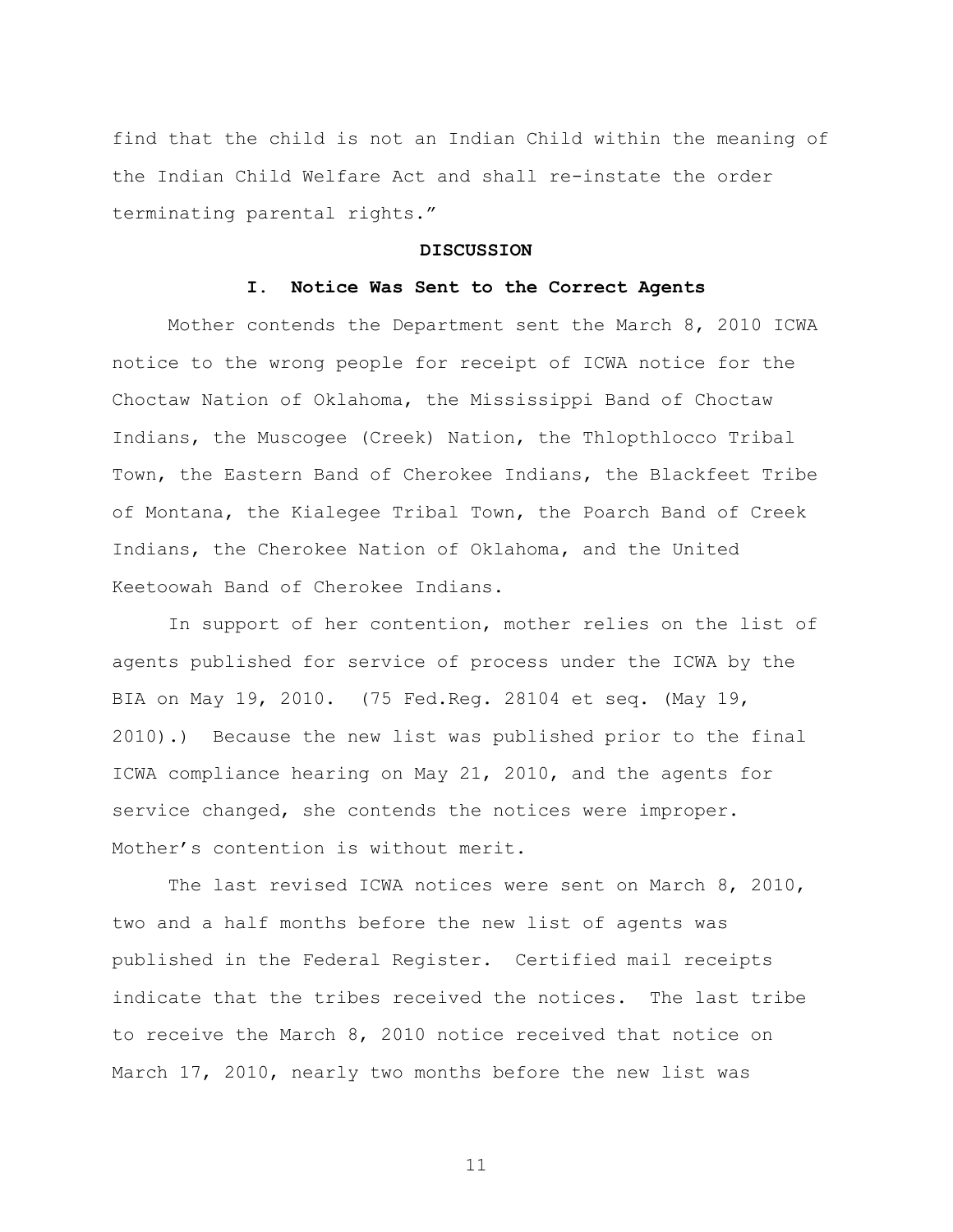published. Thus, the notices were correct at the time they were sent, and they were correct at the time they were received.**6**

Furthermore, while the designated agent for some of the tribes may have changed in the published list, the addresses did not.**7** (Compare 74 Fed.Reg. 19326 et seq. (Apr. 28, 2009) with 75 Fed.Reg. 28104 et seq. (May 19, 2010).) Accordingly, we find no error.

The holding in *In re J.T.* (2007) 154 Cal.App.4th 986 (*J.T.*) does not alter our conclusion. In *J.T.*, the juvenile court found the social services agency had complied with ICWA notice requirements even though notices had not been sent to all of the tribes in which the mother claimed ancestry. (*Id.* at pp. 989, 990-991, 992.) In reaching its decision, the juvenile court relied on the notice requirements in effect at the time the ICWA notices were sent. Prior to the ICWA compliance hearing, however, section 224.2 was enacted –- changing the notice

i<br>L

**<sup>6</sup>** The May 19, 2010 Federal Register lists as the registered agent for the Poarch Band of Creek Indians, "Carolyn M. White, Executive Director." (75 Fed.Req. 28114 (May 19, 2010).) The April 28, 2009 Federal Register lists the same name. (74 Fed.Req. 19336 (Apr. 28, 2009).) The Department's declaration, upon which appellant relies, indicates the March 8, 2010 notice to the Poarch Band of Creek Indians was sent to "Karen Rackard." In fact, the return receipt indicates it was sent to "Carolyn Rackard, ICWA Dept[.] of Family Services." The address is the same and only the first name is different; the deviation is de minimis.

**<sup>7</sup>** Mother contends the notice to the Mississippi Band of Choctaw Indians was sent to "P.O. Box 6010" instead of "P.O. Box 6050." In fact, the record indicates the notice was sent to "P.O. Box 6050."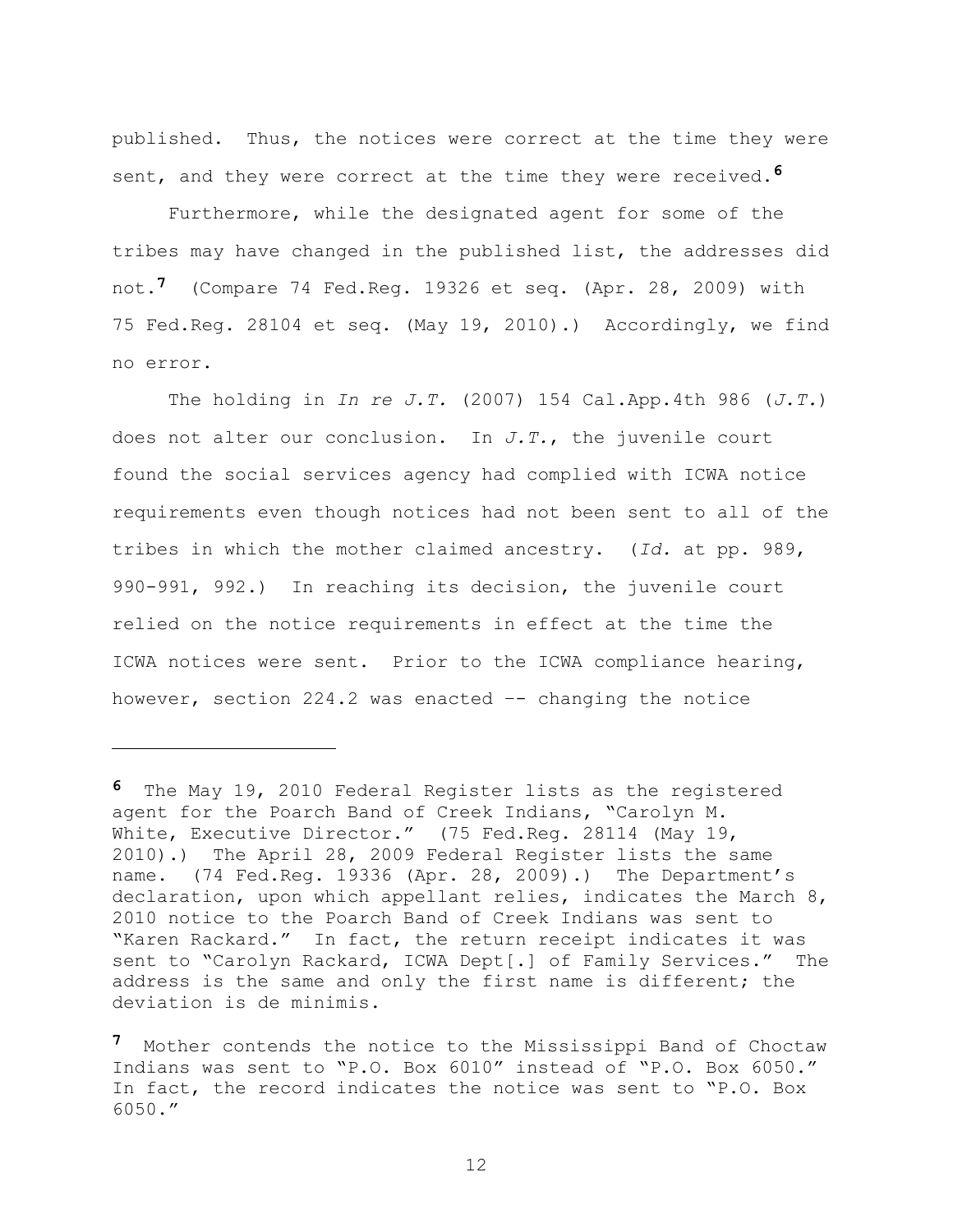requirements. (*J.T., supra,* 154 Cal.App.4th at pp. 991-992, 993-994.)

Under section 224.2, the social services agency was required to send ICWA notices to all of the federally recognized tribes in which the mother claimed ancestry. (*J.T.*, *supra*, 154 Cal.App.4th at p. 994.) It was no longer sufficient to send notice only to the BIA. (*Ibid.*) The appellate court concluded the juvenile court erred because the juvenile court was required to follow the law in effect at the time of the compliance hearing, not at the time the notices were sent. (*Id.* at pp. 991-992.)

Unlike the change in the law in  $J.T.$ , the changes here were not substantial. Here, the BIA published its annual list of registered agents for service and their addresses in the Federal Register after the March 8, 2010 notice was sent but prior to the ICWA compliance hearing. The notice requirements did not change. In some instances, the person to whom the notice should be sent did change, but not until after the notices had already been received.

### **II. Mother Has Forfeited Her Claims of Error Regarding the Content of the March 8, 2010 ICWA Notice**

Mother complains of the following deficiencies in the March 8, 2010 ICWA notice: (1) the Department failed to include the roll number for the minor"s great-great-great-grandfather, James Jefferson; (2) the Department omitted mother"s claim of Blackfeet ancestry; (3) the notice lists mother"s biological father as Larry Gale (or Dale) J., and his name is Larry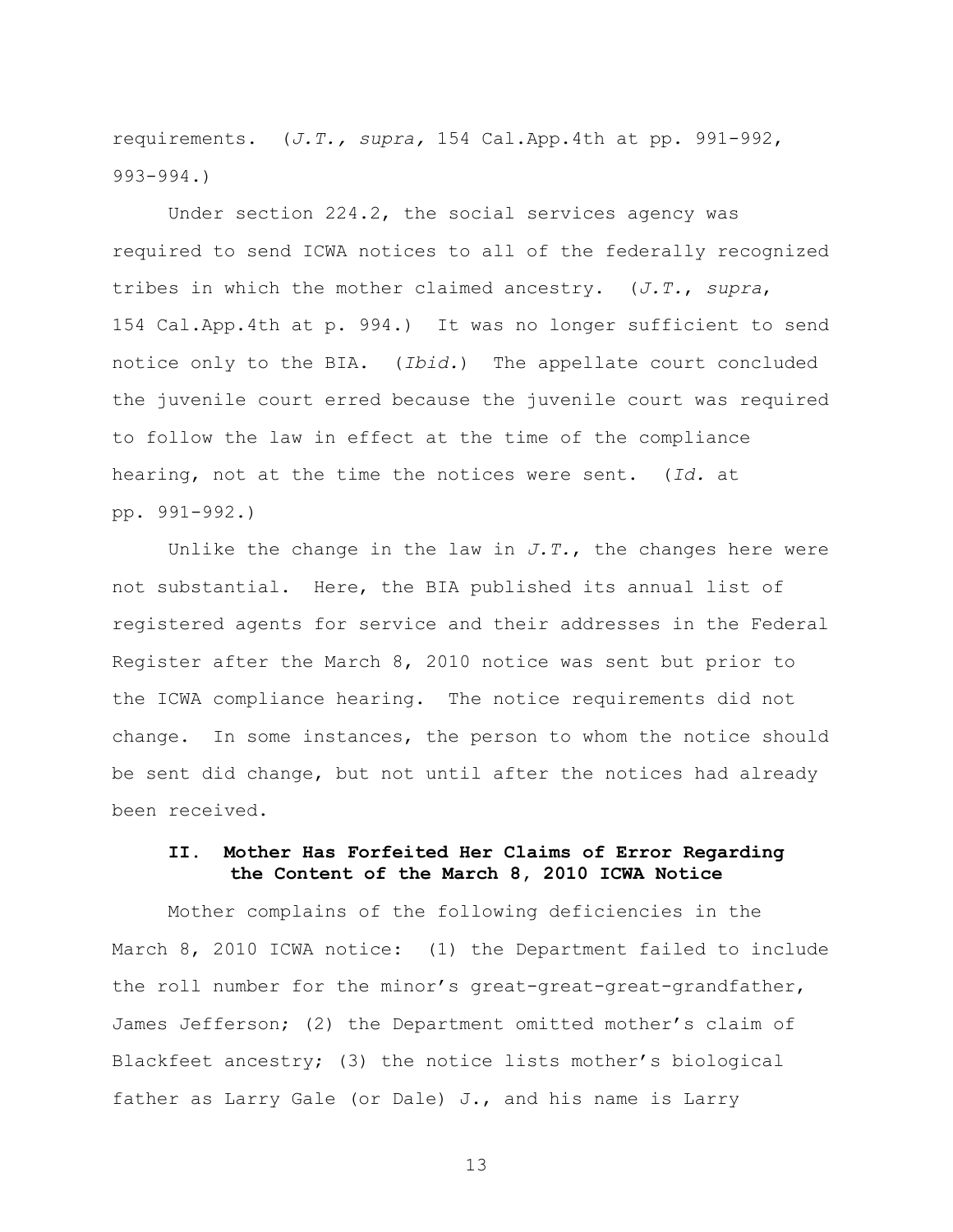"Gayle" J.; (4) the notice lists the paternal great-grandmother as "possibly born in Oklahoma," but she was from Texas; and (5) the notice was incorrect with respect to the birthplace of the minor's paternal grandfather, L.L.W. These matters were not raised in the trial court. Indeed, the last contention concerning the minor"s paternal grandfather was raised for the first time in mother's reply brief on appeal.

Generally, the forfeiture doctrine does not bar consideration of ICWA notice issues not raised in the juvenile court. (See *J.T.*, *supra*, 154 Cal.App.4th at p. 991; *In re Nikki R.* (2003) 106 Cal.App.4th 844, 849 (*Nikki R.*).) Mother also cites our observation in *In re Justin S.* (2007) 150 Cal.App.4th 1426: "'The notice requirements serve the interests of the Indian tribes "irrespective of the position of the parents" and cannot be waived by the parent.' [Citation.] A parent in a dependency proceeding is permitted to raise ICWA notice issues not only in the juvenile court, but also on appeal even where, as here, no mention was made of the issue in the juvenile court." (*Id.* at p. 1435.) We stand by that observation, but the issue we resolved in *Justin S.* did not involve an objection to alleged deficient ICWA notices raised during a second appeal. In *Justin S.*, the mother had not been informed of the postremand ICWA compliance hearing. (*Justin S., supra,* at p. 1432.) We held that on a limited remand for compliance with ICWA notice provisions, the mother was entitled to notice of the compliance hearing and representation by counsel for that hearing, even though the appellate court"s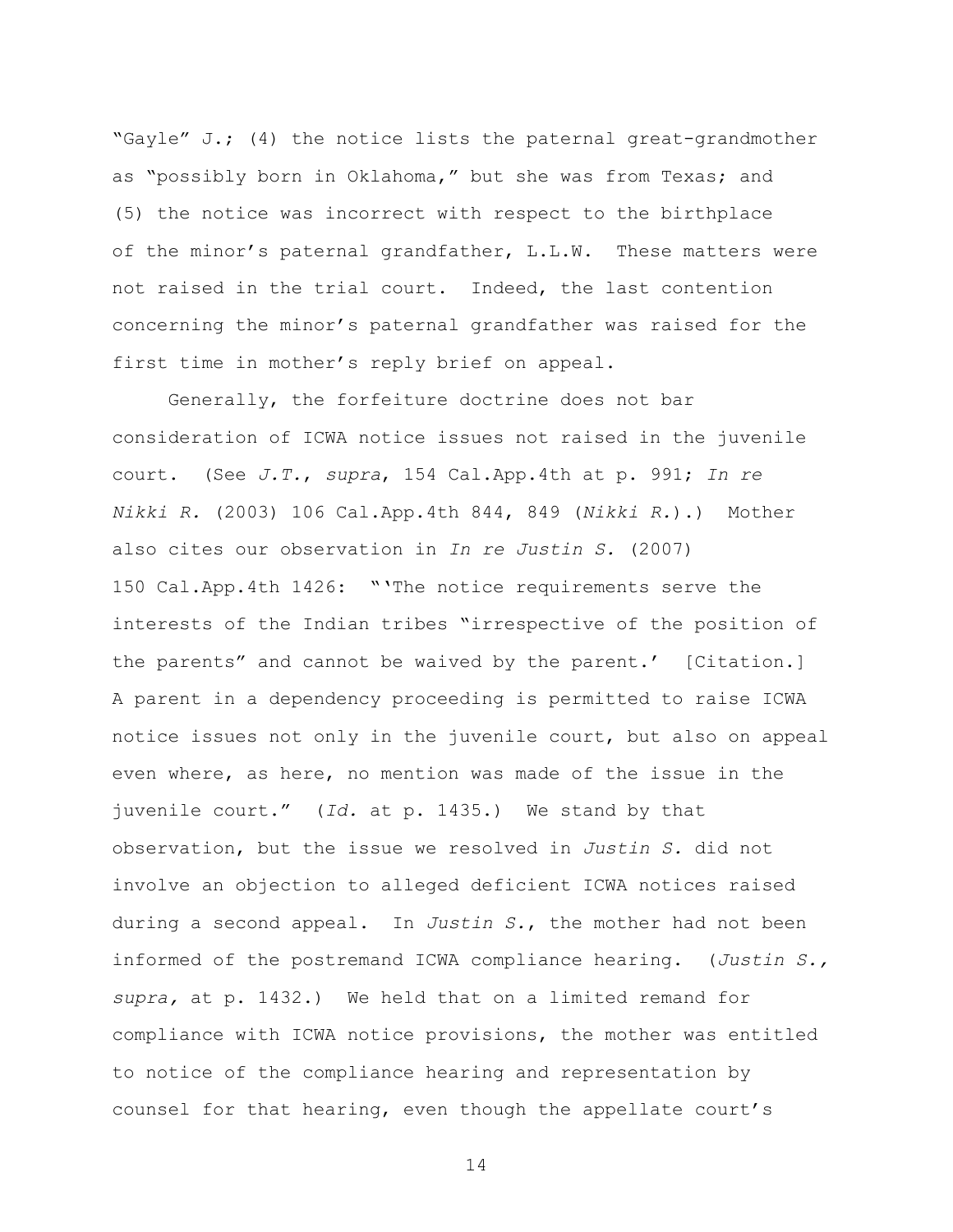dispositional language did not specifically direct the juvenile court to include the mother in hearing. (*Id.* at pp. 1435-1436.)

The situation presented in this case is different. When a case is remanded to the juvenile court for the purpose of curing ICWA notice defects and the parent is represented by counsel at the postremand compliance hearing and counsel raises no objection to new ICWA notices, an exception to the general rule against forfeiture may apply. (*In re X.V.* (2005) 132 Cal.App.4th 794 (*X.V.*); *In re Amber F.* (2007) 150 Cal.App.4th 1152 (*Amber F.*); *In re N.M.* (2008) 161 Cal.App.4th 253 (*N.M*.).) Balancing the minor"s interest in permanency and stability against the tribes' rights under ICWA may require a different result in such a case.

In *X.V.*, the Court of Appeal, Fourth Appellate District, Division One, determined, "As a matter of respect for the children involved and the judicial system, as well as common sense, it is incumbent on parents on remand to assist the Agency in ensuring proper notice is given." (*X.V., supra,*  132 Cal.App.4th at p. 804.) There, the court considered whether, after a first appeal challenging the adequacy of the ICWA notice, the parents could challenge in a second appeal the adequacy of the ICWA notice issued on remand after failing to raise their objections in the juvenile court. (*Id.* at pp. 801, 803.) The court explained that in the parents' first appeal, the case was remanded "for the specific and sole purpose of affording proper notice under the ICWA; . . ." (*Id.* at p. 803.) On remand, "the juvenile court ordered the Agency to give proper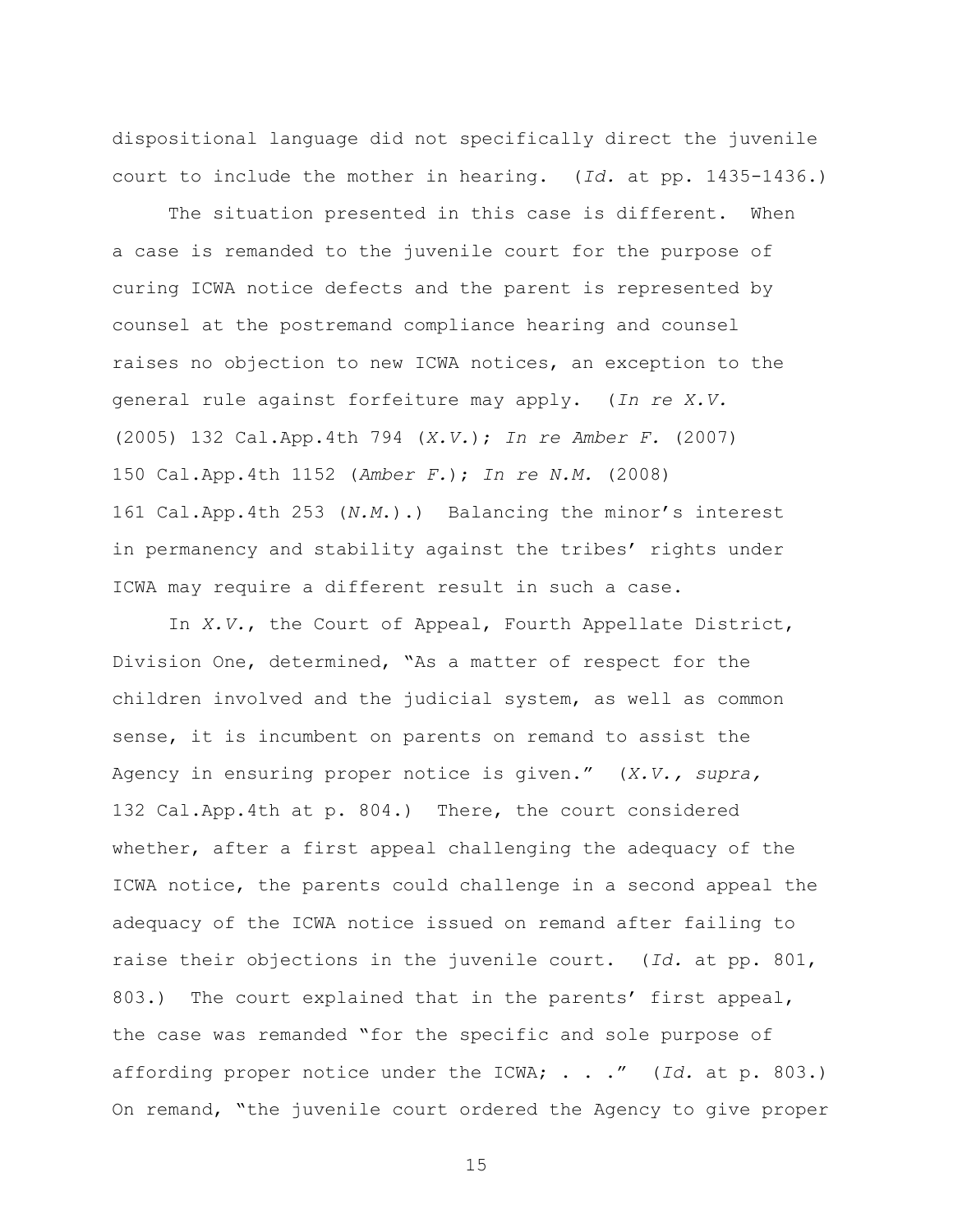notice; the Agency obtained information on Indian heritage from the paternal grandmother and sent ICWA notices to the BIA and numerous tribes, and the ICWA notices, return receipts and responses were filed with the court; . . ." (*Ibid.*)

The parents in *X.V.* then failed to appear at the hearing in which their parental rights were terminated, though both were represented by counsel; neither parent objected to the adequacy of the ICWA notices. (*X.V., supra*, 132 Cal.App.4th at p. 803.) Family members for the parents were present at the termination hearing, but none of them objected to the adequacy of the ICWA notices either. (*Ibid.*)

In analyzing the parents' second appeal challenging the adequacy of the ICWA notices issued on remand, the court balanced "the interests of Indian children and tribes under the ICWA, and the interests of dependent children to permanency and stability, . . ." (*X.V., supra*, 132 Cal.App.4th at p. 804.) In doing so, the court considered that the children had been in the dependency system for more than three years and their permanent placement had been substantially delayed by the two appeals. (*Ibid.*)

Thus, the court concluded: "We are mindful that the ICWA is to be construed broadly [citation], but we are unwilling to further prolong the proceedings for another round of ICWA notices, to which the parents may again object on appeal. . . . We do not believe Congress anticipated or intended to require successive or serial appeals challenging ICWA notices for the first time on appeal.  $\ldots$  '[a]t some point, the rules of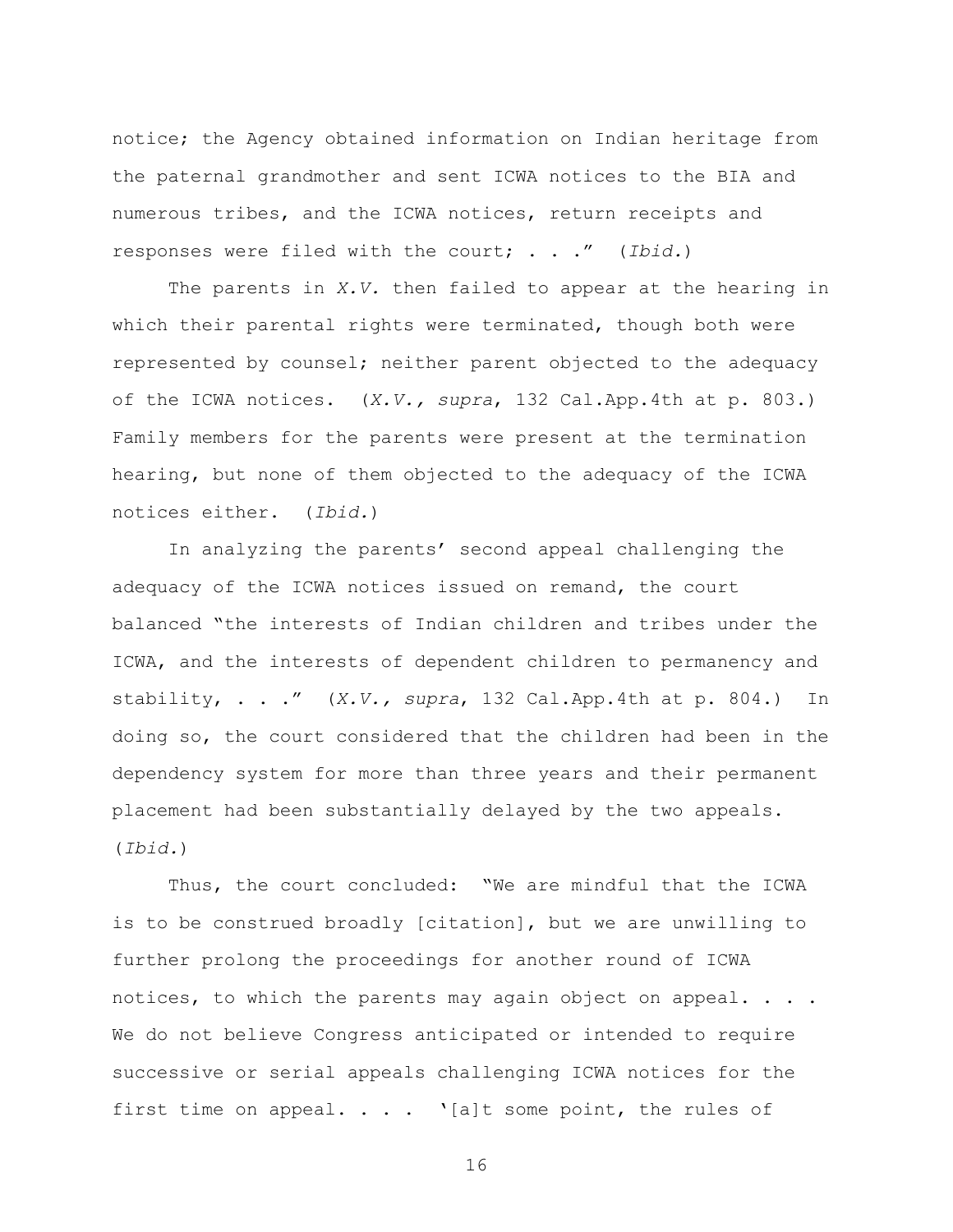error preservation must apply or parents will be able to repeatedly delay permanence for children through numerous belated ICWA notice appeals and writs."" (*X.V., supra,*  132 Cal.App.4th at pp. 804-805.)

Division Three of the Fourth Appellate District embraced the holding and reasoning in *X.V.* when faced with a similar situation. (*Amber F*., *supra,* 150 Cal.App.4th at p. 1156.) There, the same justice who wrote the opinion in *Nikki R.,* in which the general rule against forfeiture was discussed, adopted the *X.V.* exception to the general rule. "Balancing Amber's interest in permanency and stability against the tribes' rights under ICWA requires a different result in this case. The case was remanded for the sole purpose of correcting defective ICWA notice, and [the mother] had multiple opportunities to examine the notice documents. Had she brought the errors she now asserts to the juvenile court's attention, it could have dealt with them appropriately." (*Amber F., supra,*  150 Cal.App.4th at p. 1156.) The court went on to note that allowing parents to raise notice issues on second appeal after failing to raise those issues in the juvenile court at the postremand compliance hearing "opens the door to gamesmanship, a practice that is particularly reprehensible in the juvenile dependency arena." (*Ibid.*) Indeed, we note that one of mother"s complaints here was made for the first time in her reply brief in this, her second appeal.

The Second District followed the holding in *X.V.* and *Amber F.* when faced with a similar situation. (*N.M.*, *supra*,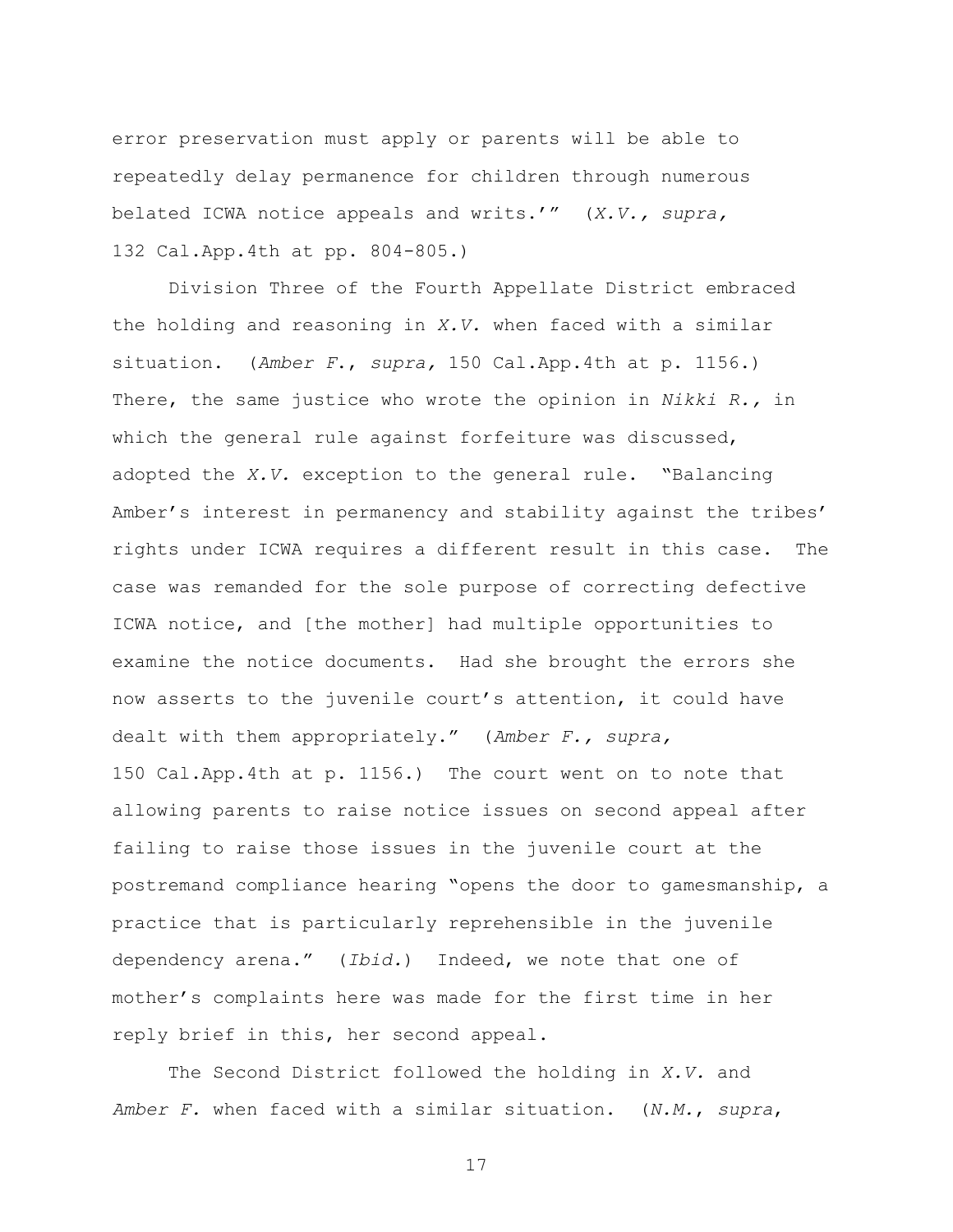161 Cal.App.4th at pp. 268-270.) We join in this view and arrive at the same result here.

Mother relies on *In re Alice M.* (2008) 161 Cal.App.4th 1189, a case in which the Sixth District disagreed with the courts in *X.V*. and *Amber F.* In *Alice M*., no ICWA inquiry was made in the juvenile court. On appeal, the court ordered the juvenile court to conduct the inquiry, and depending on the result of the inquiry, the juvenile court was directed to order the Department to give notice of the proceedings in compliance with ICWA. Thereafter, the inquiry was made and the Department sent out ICWA notices. The juvenile court determined that the notices complied with ICWA and reinstated its order terminating the mother"s rights. No objection was made to the sufficiency of the notices in the juvenile court. Instead, the mother objected to some of the notices for the first time on her second appeal, contending that the Department sent notices to the wrong people and misaddressed a notice.

The *Alice M*. court declined to follow *X.V.* and *Amber F.* The *Alice M.* court first appropriately noted a significant distinguishing fact. In *Alice M.,* the appellate court remanded the matter because no ICWA inquiries had been made in the juvenile court and consequently, no notices had been sent. The challenge to the ICWA notice on the second appeal was actually the first challenge to the sufficiency of the notices. In both *X.V.* and *Amber F.*, ICWA notices had previously been made, but those notices were defective. Thus, unlike *Alice M*., the limited remands in *X.V.* and *Amber F.* were not for the purpose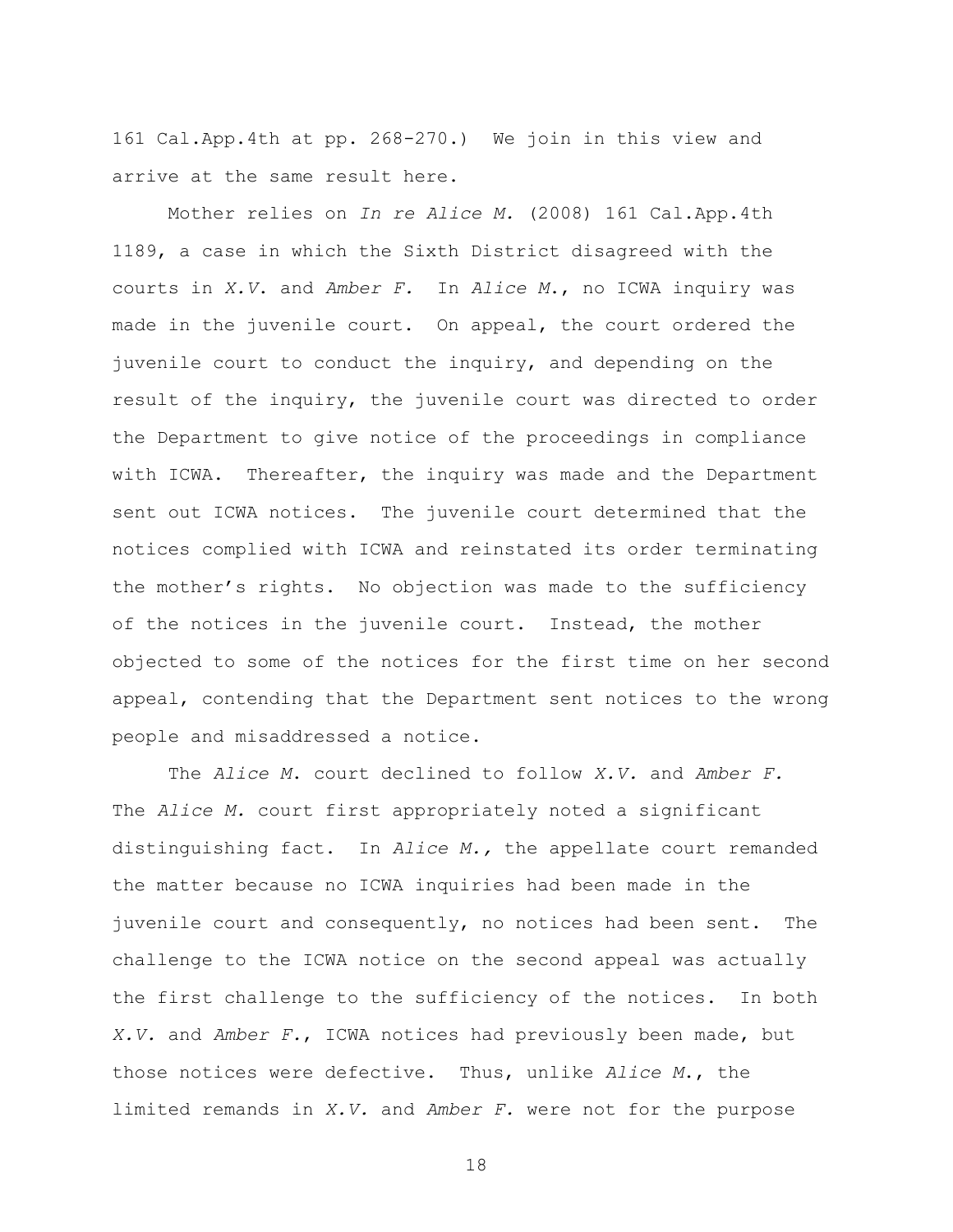of sending ICWA notices for the first time, but rather for the purpose of curing defective notices.

The *Alice M.* court then went on to distinguish *X.V.* on the basis that the notice defect in that case related to the content of the notices -- "information provided by or within the purview of the [mother]." (*Alice M.*, *supra*, 161 Cal.App.4th at pp. 1196-1197.) The court found it significant that the defect with which it was faced related to the persons and addresses to which the notices were sent  $-$ - something that was "solely the result of the Department's actions and within the Department's control." (*Id.* at p. 1197.)

We note that both *Amber F.* and *N.M.* involved alleged defects in the mailing of the notices, e.g., alleged failure to send notices to the correct tribes, alleged misaddressed notices, notices allegedly sent to the wrong person -- defects for which the Department would have been responsible. We conclude the distinction noted in *Alice M.* concerning the nature of the defect lacks significance. Mother here should have called any and all defects in the new notices to the attention of the juvenile court, no matter who was responsible for the defect and no matter who may have had control over the defect. Had an objection been made, the juvenile court could have addressed whatever deficiencies existed before terminating mother"s rights.

Moreover, as we discussed in section I., *ante*, the noticing here was valid, notwithstanding mother"s claim that the notices were mailed to the wrong people. Consequently, the distinction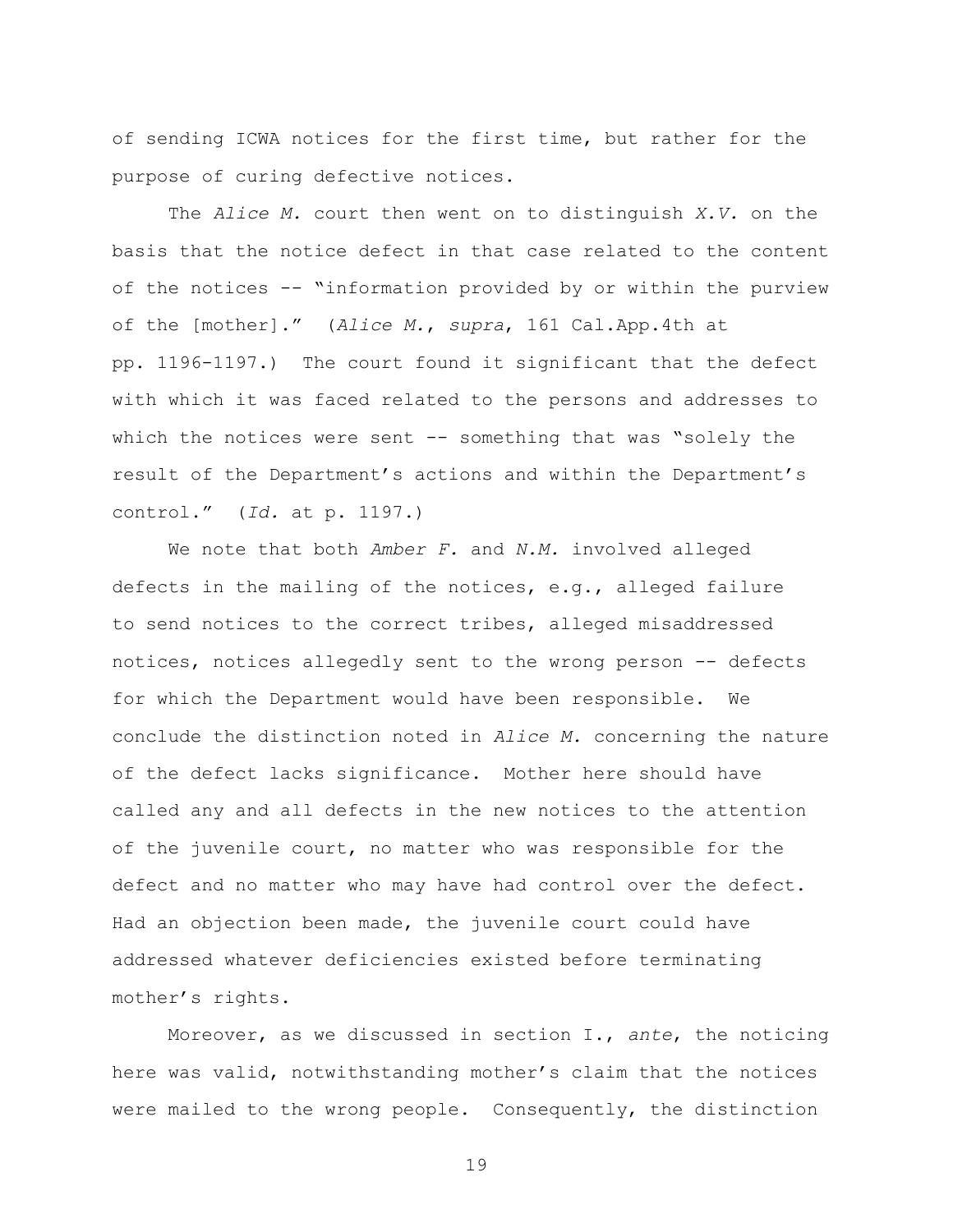recognized by the *Alice M.* court concerning the nature of the defect is not relevant here because our application of the forfeiture rule relates to objections mother has belatedly made to the content of notices.

Recognizing that the nature of some of the alleged notice defects in *Amber F.* made that case factually indistinguishable, the *Alice M*. court went on to express disagreement with the reasoning in *X.V.* and *Amber F.* "[A]lthough some of the facts of *Amber F.* may be analogous, we disagree with the underlying rationale. Invoking the forfeiture doctrine because appellant raised an ICWA inquiry issue in a prior appeal would give the Department a free pass in complying with ICWA based solely on its previous ICWA failure. Such a result is contrary to ICWA"s purpose and to the principle that the interest in proper ICWA notice belongs to the tribes -- the same tribes that may have received deficient notice, or no notice at all. We find no statutory support or persuasive policy basis for shifting the burden of ICWA compliance to the child"s parents, even if ICWA was raised in a prior appeal. We regret that ICWA errors often delay the resolution of dependency proceedings, but cannot conclude that the prospect of such a delay excuses noncompliance at the expense of those that ICWA is intended to protect."

We are not of the same view. There will be no "free pass" if there is an objection in the juvenile court. If the Department gets a "free pass" in a second appeal concerning ICWA notice defects, it is only because the parent fails to register an objection. When the objection is made, we trust the juvenile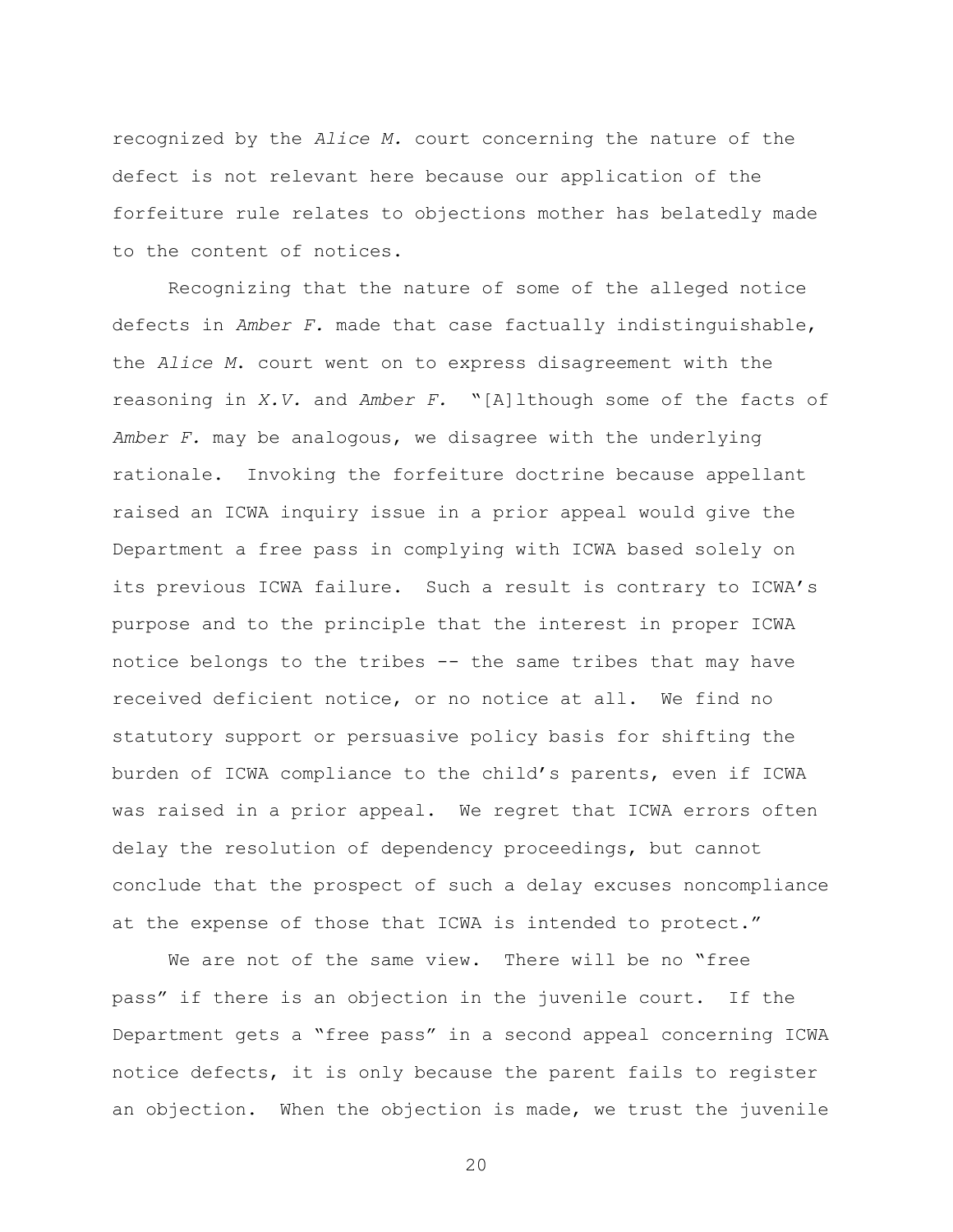court to make the proper ruling and correct any defects in the ICWA noticing.

The principles applied in *X.V.*, *Amber F.* and *N.M.* apply here. This is not a case where no notice was sent or the Department failed to include known information. The Department here made repeated inquiries. The information that was forthcoming was provided to all of the tribes in four separate notices. Seven notices were sent to the BIA. During the process, mother offered corrections. Mother reviewed the notices at the penultimate hearing and failed to make any of the objections she makes now. While mother was not present at the final ICWA compliance hearing, she was represented by counsel. Her counsel did not raise the objections she belatedly now raises on appeal. In fact, he agreed there had been compliance with the ICWA notice requirements. Any inadequacies that mother now claims are fatal flaws could easily have been corrected had they been brought to the juvenile court's attention.

A line has to be drawn. At some point, there must be finality to the ICWA noticing process. Balancing the minor"s interest in permanency and stability against the tribes" rights under ICWA, we draw the line in this case. Under the circumstances presented here, we conclude that the issue of accuracy of the March 8, 2010 notice has been forfeited.

## **III. Mother Lacks Standing to Contest the Sufficiency of Notice to Father**

Mother contends the Department failed to properly serve father with the March 8, 2010 ICWA notice. Mother lacks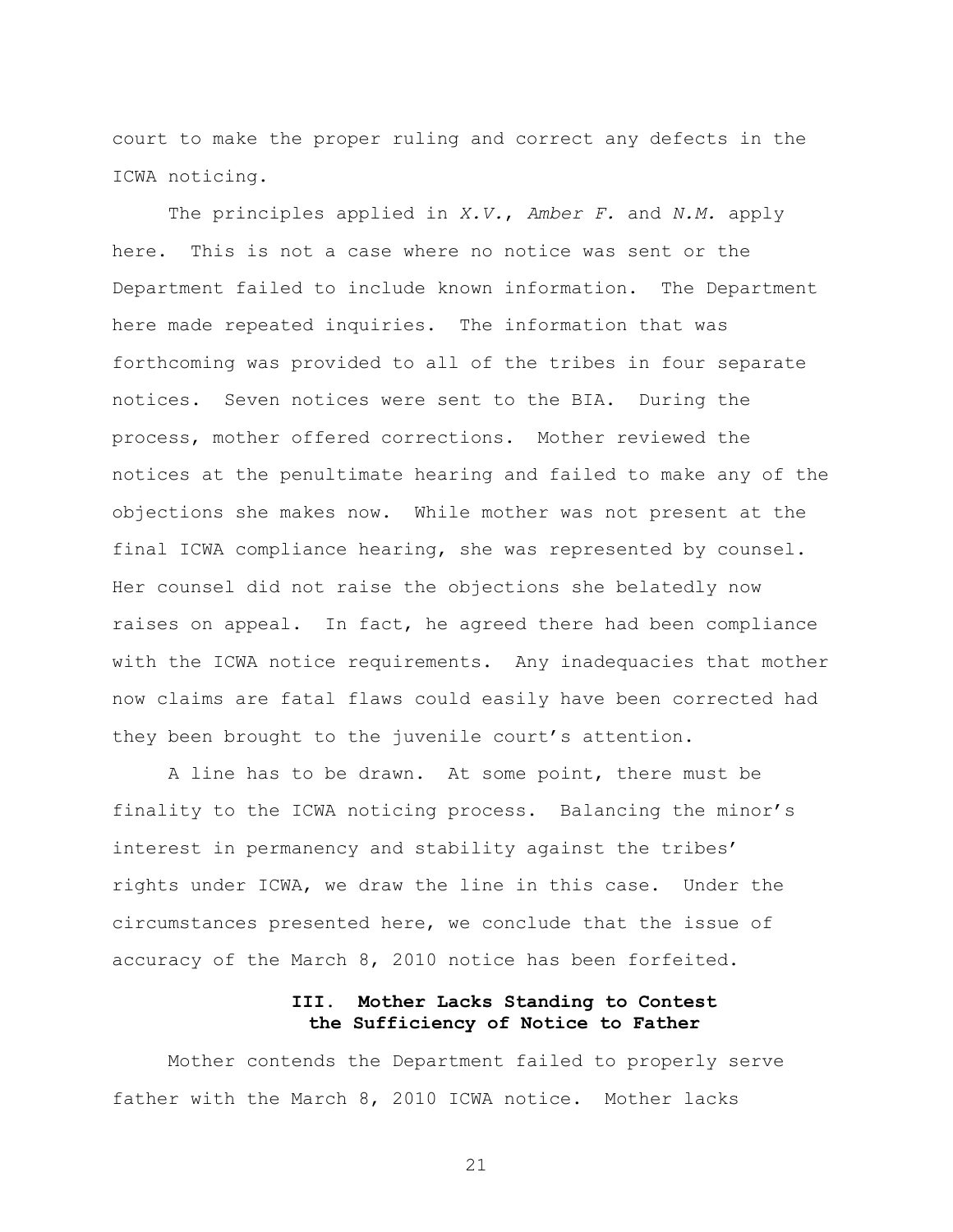standing to raise this issue on appeal. (*In re Jeffrey A.* (2002) 103 Cal.App.4th 1103, 1108-1109.)

### **IV. The Tribes' Responses or Failure to Respond Do Not Indicate Error**

Mother contends the responses from the Kialegee Tribal Town and Poarch Band of Creek Indians are insufficient because they do "not state the child"s eligibility for membership as opposed to enrollment." This court has already found this specific claim is forfeited by a parent"s failure to raise the issue in the juvenile court. (*In re William K.* (2008) 161 Cal.App.4th 1, 11-12.) Here, mother raised no objection to these responses in the juvenile court. Therefore, she has forfeited her claim on appeal.

Mother further complains that certain tribes failed to respond to the March 8, 2010 ICWA notice, thus indicating there was error in serving the notice. As discussed above, the notices were sent to the correct addresses and the correct agent for service at the time they were sent and received. (See 74 Fed.Reg. 19335-19336, 19341 (Apr. 28, 2009).) The record also includes certified mail receipts from the Mississippi Band of Choctaw Indians, the Muscogee (Creek) Nation, the Blackfeet Tribe of Montana, and the United Keetowah Band of Cherokee Indians. The record thus supports the juvenile court's finding that the notices were actually received by the tribes.

As such, on this record, the tribes' failure to respond is not evidence they did not receive the March 8, 2010 notice. Rather, it is "tantamount to [a] determination[] that the minor